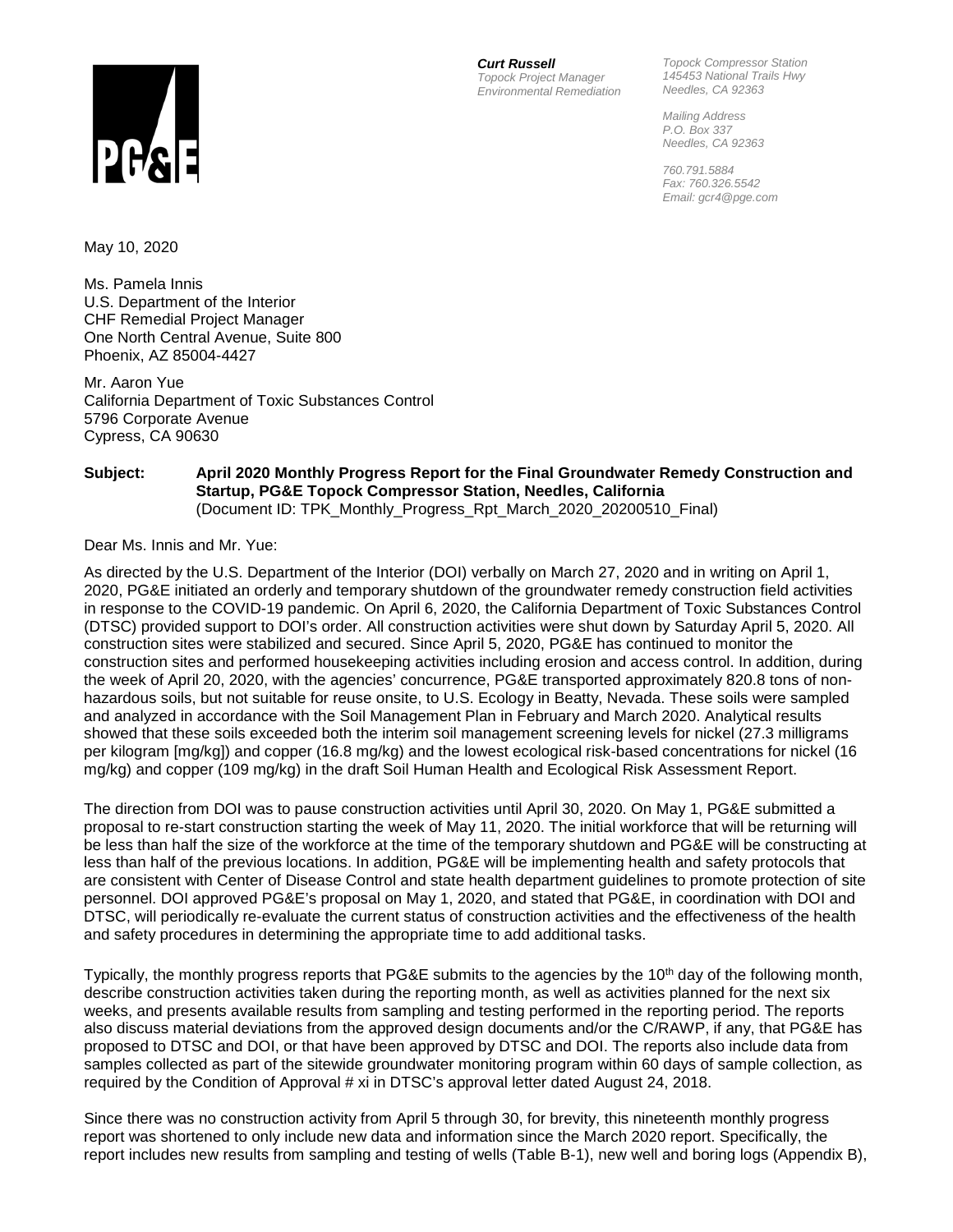new soil sampling data (Appendix C), the latest six-week look ahead describing planned construction activities for the next six weeks starting May 11, 2020 (Appendix G), and new data from samples collected as part of the sitewide groundwater monitoring program within 60 days of sample collection (Appendix H). Please contact me at (760) 791-5884 if you have any questions or comments regarding this submittal.

Sincerely,

Scrivall

Curt Russell Topock Project Manager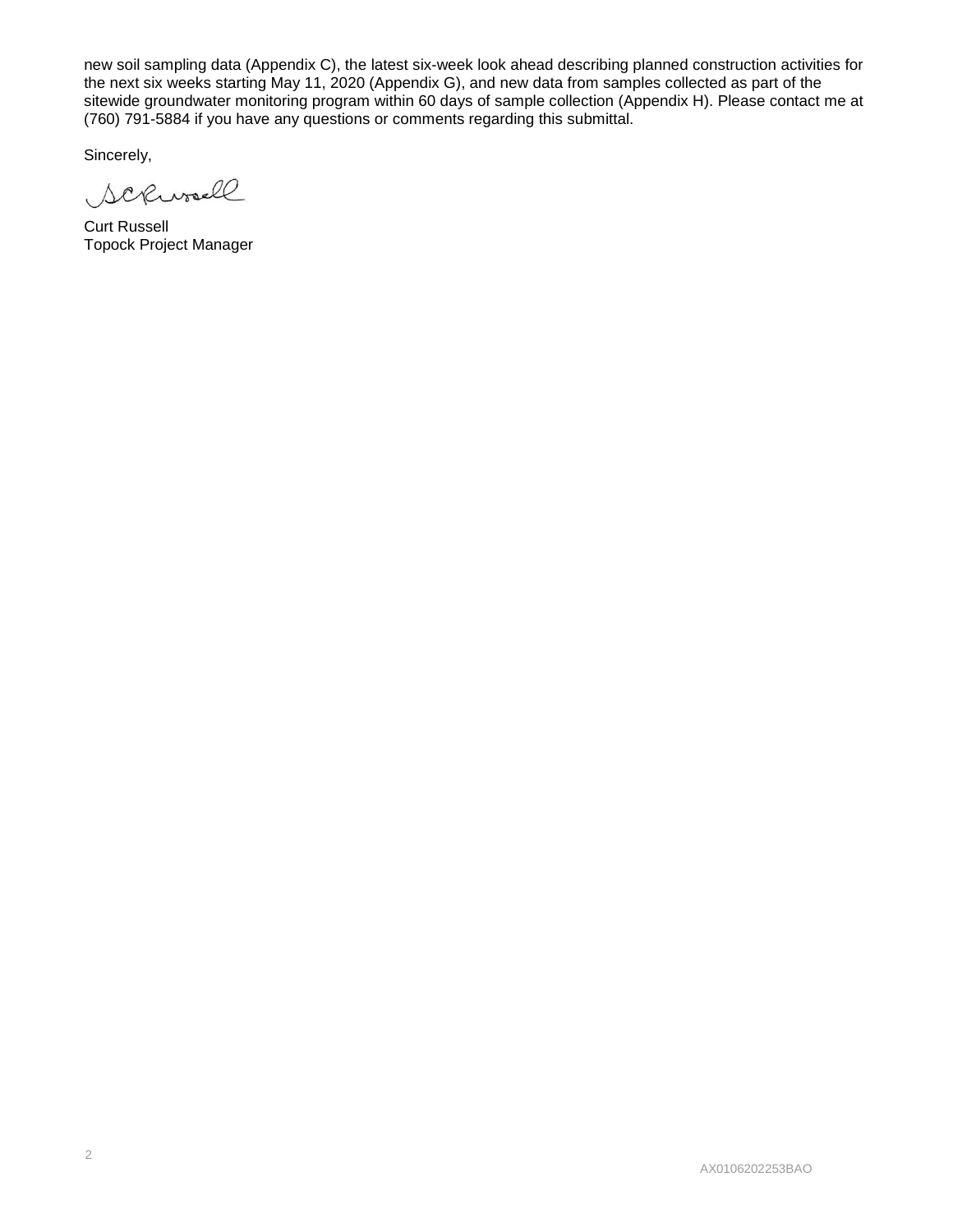# Topock Project Executive Abstract

| Document Title: April 2020 Monthly Progress Report for the<br>Groundwater Remedy Construction and Startup, PG&E Topock<br>Compressor Station, Needles, California<br>Submitting Agency: DOI, DTSC<br>Final Document?<br>$X$ Yes<br>$\sqrt{ }$ No                                                                                                                                                                                                                                                                                                                                                                                                                                                                                                                                                                                                                                                                                                         | Date of Document: 05/10/2020<br>Who Created this Document?: (i.e. PG&E, DTSC, DOI,<br>Other) PG&E |  |  |  |  |  |
|----------------------------------------------------------------------------------------------------------------------------------------------------------------------------------------------------------------------------------------------------------------------------------------------------------------------------------------------------------------------------------------------------------------------------------------------------------------------------------------------------------------------------------------------------------------------------------------------------------------------------------------------------------------------------------------------------------------------------------------------------------------------------------------------------------------------------------------------------------------------------------------------------------------------------------------------------------|---------------------------------------------------------------------------------------------------|--|--|--|--|--|
| $\_$ HIGH<br>MED<br>$X$ LOW<br><b>Priority Status:</b>                                                                                                                                                                                                                                                                                                                                                                                                                                                                                                                                                                                                                                                                                                                                                                                                                                                                                                   | Is this time critical? $\angle$ Yes $\angle$ No                                                   |  |  |  |  |  |
| Type of Document:<br>Draft<br>$\underline{X}$ Report<br>Letter<br>Memo<br>Other / Explain:                                                                                                                                                                                                                                                                                                                                                                                                                                                                                                                                                                                                                                                                                                                                                                                                                                                               | Action Required:<br>Information Only<br>_Review and Input<br>X<br>Other / Explain:                |  |  |  |  |  |
| What does this information pertain to?<br>Resource Conservation and Recovery Act<br>(RCRA) Facility Assessment (RFA)/Preliminary<br>Assessment (PA)<br>RCRA Facility Investigation (RFI)/Remedial<br>Investigation (RI) (including Risk Assessment)<br>Corrective Measures Study (CMS)/Feasibility<br>Study (FS)<br>Corrective Measures Implementation (CMI)/<br>X.<br>Remedial Action (RA)<br>California Environmental Quality Act (CEQA)/<br>Environmental Impact Report (EIR)<br><b>Interim Measures</b><br>Other / Explain:                                                                                                                                                                                                                                                                                                                                                                                                                          | Is this a Regulatory Requirement?<br>Yes<br>X.<br>No<br>If no, why is the document needed?        |  |  |  |  |  |
| What is the consequence of NOT doing this item? What is the<br>consequence of DOING this item?<br>The consequence for not doing this item is PG&E will be out<br>of compliance with the 1996 Corrective Action Consent<br>Agreement (CACA) and the 2013 Remedial Design/<br>Remedial Action Consent Decree (CD), as well as the<br>Construction/Remedial Action Work Plan (C/RAWP).                                                                                                                                                                                                                                                                                                                                                                                                                                                                                                                                                                      | Other Justification/s:<br>$\_$ Permit<br>_ Other / Explain:                                       |  |  |  |  |  |
| Brief Summary of attached document:                                                                                                                                                                                                                                                                                                                                                                                                                                                                                                                                                                                                                                                                                                                                                                                                                                                                                                                      |                                                                                                   |  |  |  |  |  |
| Typically, the monthly progress reports that PG&E submits to the agencies by the 10 <sup>th</sup> day of the following month, describe<br>construction activities taken during the reporting month, as well as activities planned for the next six weeks, and presents available<br>results from sampling and testing performed in the reporting period. The reports also discuss material deviations from the approved<br>design documents and/or the C/RAWP, if any, that PG&E has proposed to DTSC and DOI, or that have been approved by DTSC<br>and DOI. The reports also include data from samples collected as part of the sitewide groundwater monitoring program within 60<br>days of sample collection, as required by the Condition of Approval # xi in DTSC's approval letter dated August 24, 2018.<br>Since there was no construction activity from April 5 through 30, for brevity, this nineteenth monthly progress report was shortened |                                                                                                   |  |  |  |  |  |
| to only include new data and information since the March 2020 report. Specifically, the report includes new results from sampling                                                                                                                                                                                                                                                                                                                                                                                                                                                                                                                                                                                                                                                                                                                                                                                                                        |                                                                                                   |  |  |  |  |  |

and testing of wells (Table B-1), new well and boring logs (Appendix B), new soil sampling data (Appendix C), the latest six-week look ahead describing planned construction activities for the next six weeks starting May 11, 2020 (Appendix G), and new data from samples collected as part of the sitewide groundwater monitoring program within 60 days of sample collection (Appendix H). Written by: Pacific Gas and Electric Company

Recommendations:

Provide input to PG&E.

How is this information related to the Final Remedy or Regulatory Requirements:

This submittal is required in compliance with the Corrective Action Consent Agreement, Consent Decree, and pursuant to the Construction/Remedial Action Work Plan.

Other requirements of this information? None.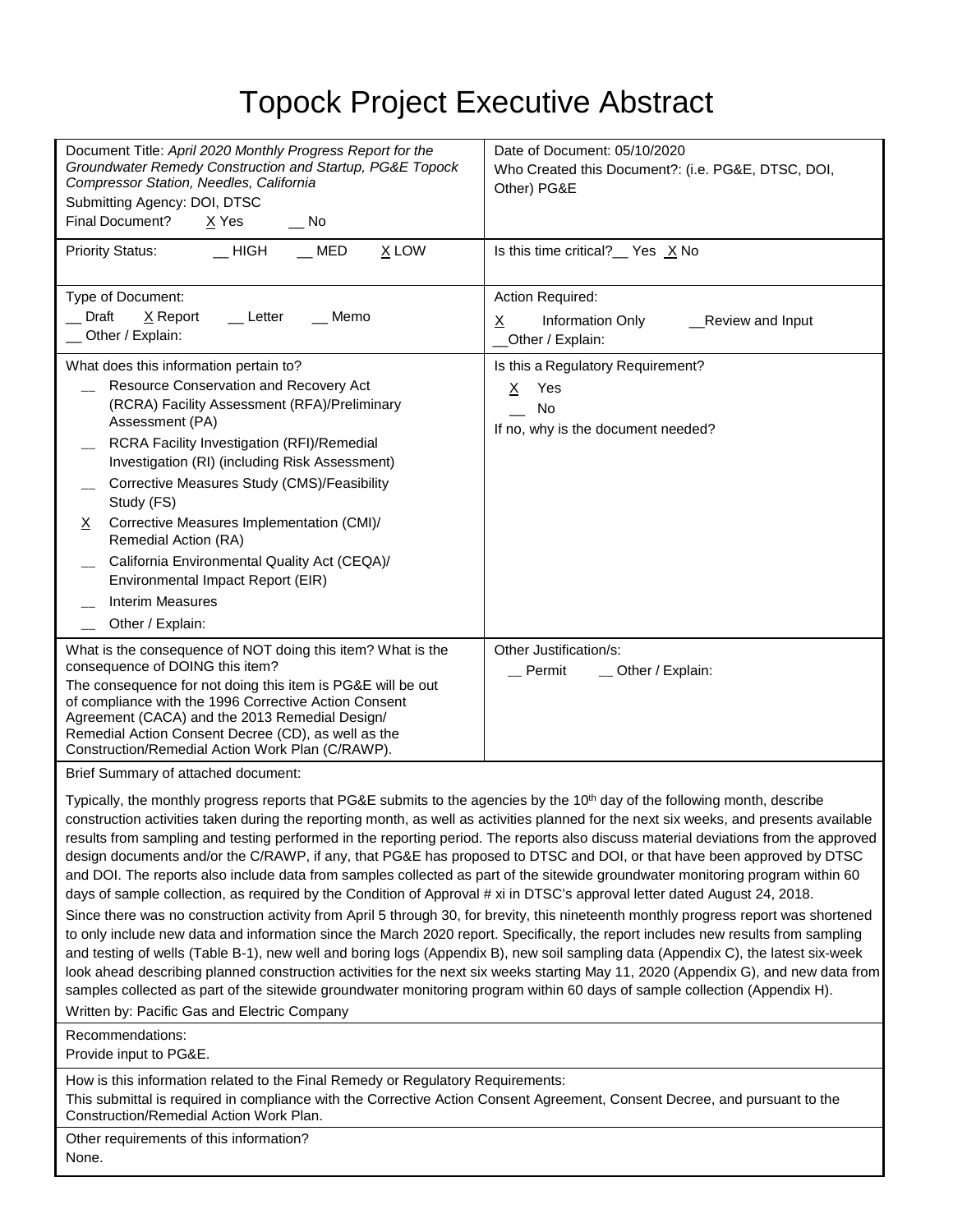

## April 2020 Monthly Progress Report for the Final Groundwater Remedy Construction and Startup

PG&E Topock Compressor Station Needles, California

Document ID: TPK\_Monthly\_Progress\_Rpt\_April\_20200510\_Final

May 2020

*Prepared for* U.S. Department of the Interior and California Department of Toxic Substances Control

> *On Behalf of*  Pacific Gas and Electric Company

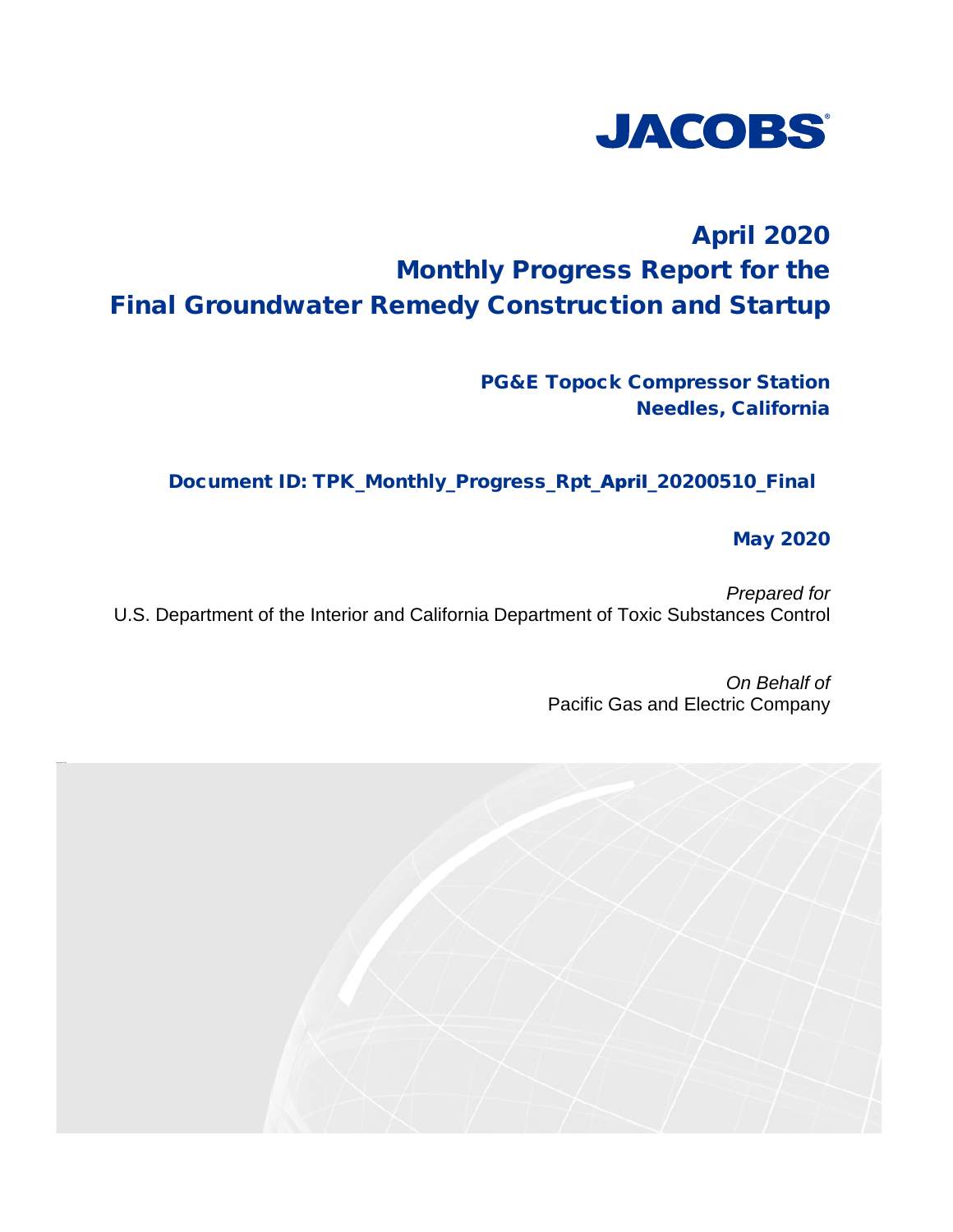

## **Contents**

#### **Figure**

2-2 Well Locations

#### **Attachments**

- B Available Boring and Well Construction Logs, Groundwater Sample Results from Well Drilling, and Well Testing Activities (Logs, Well Testing Plans/Results are Presented in Separate PDFs**)**
- C Soil Sampling Locations and Available Soil Analytical Results (Soil Data Presented in Excel File)
- G Six-Week Look-Ahead Schedule
- H Validated Groundwater Monitoring Data (DTSC Condition of Approval xi)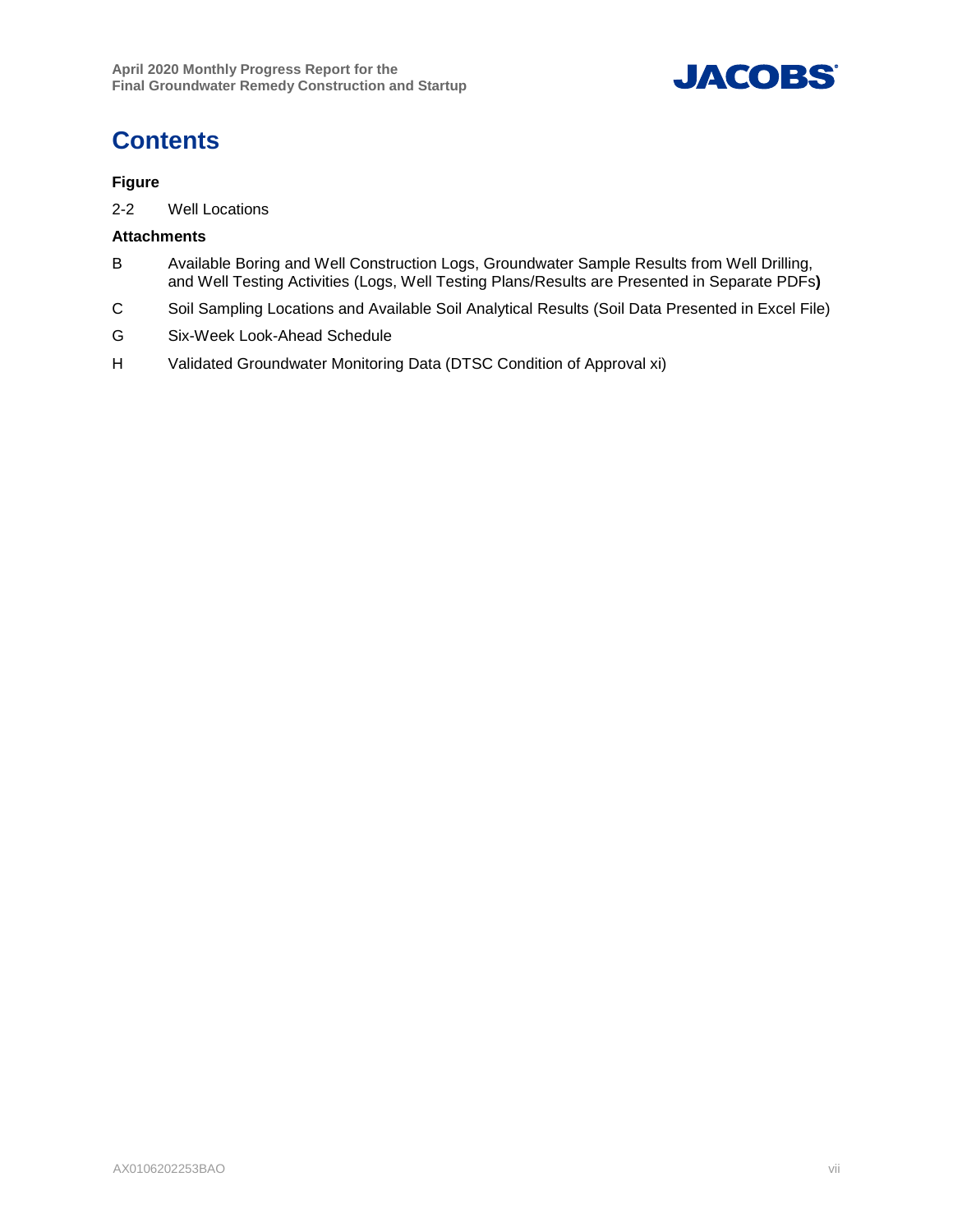



- 
- 
- 
-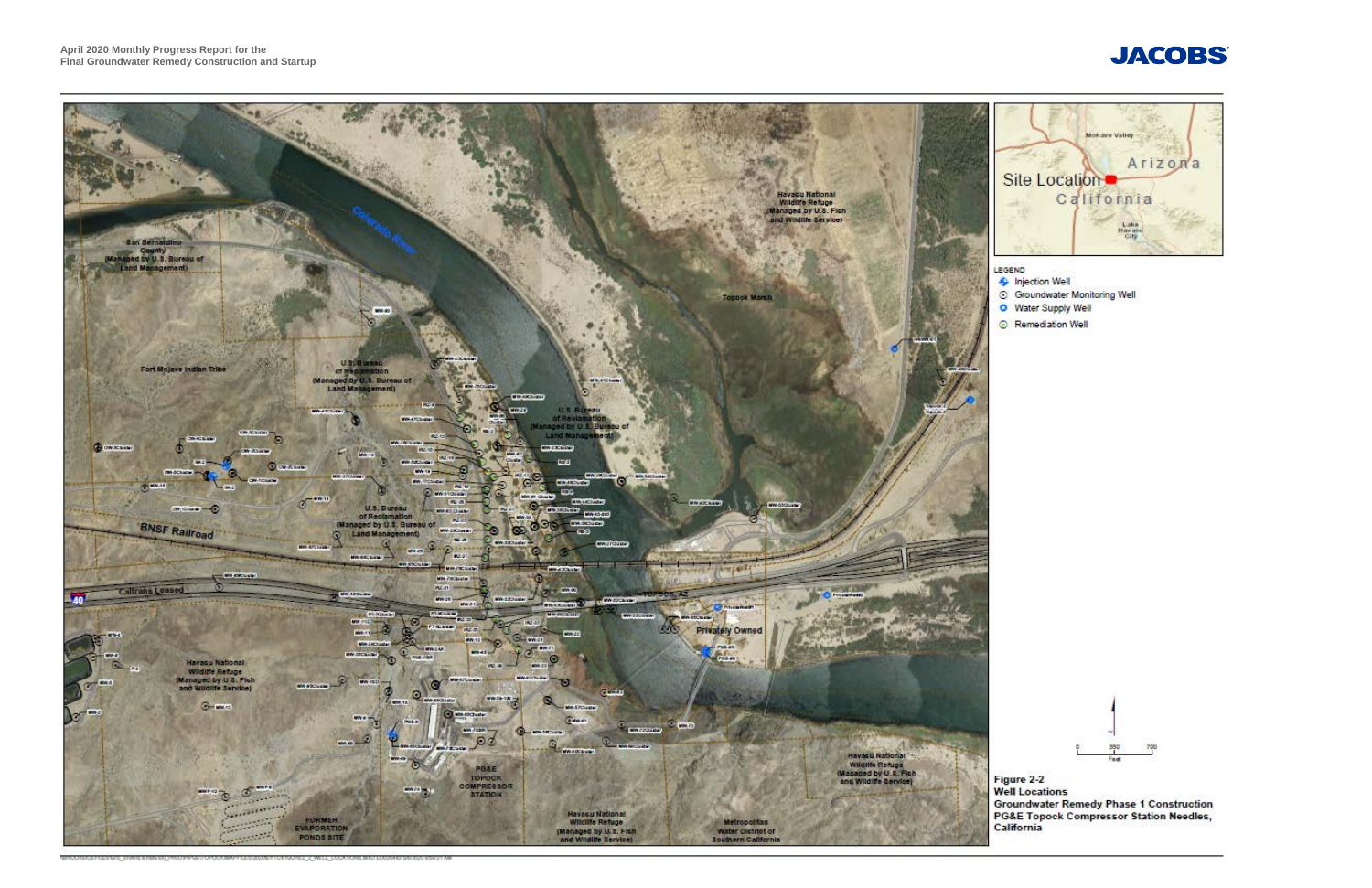Attachment B Available Boring and Well Construction Logs, Groundwater Sample Results from Well Drilling, and Well Testing Activities

**(Logs and Well Testing Plans/Results are Presented in Separate PDFs)**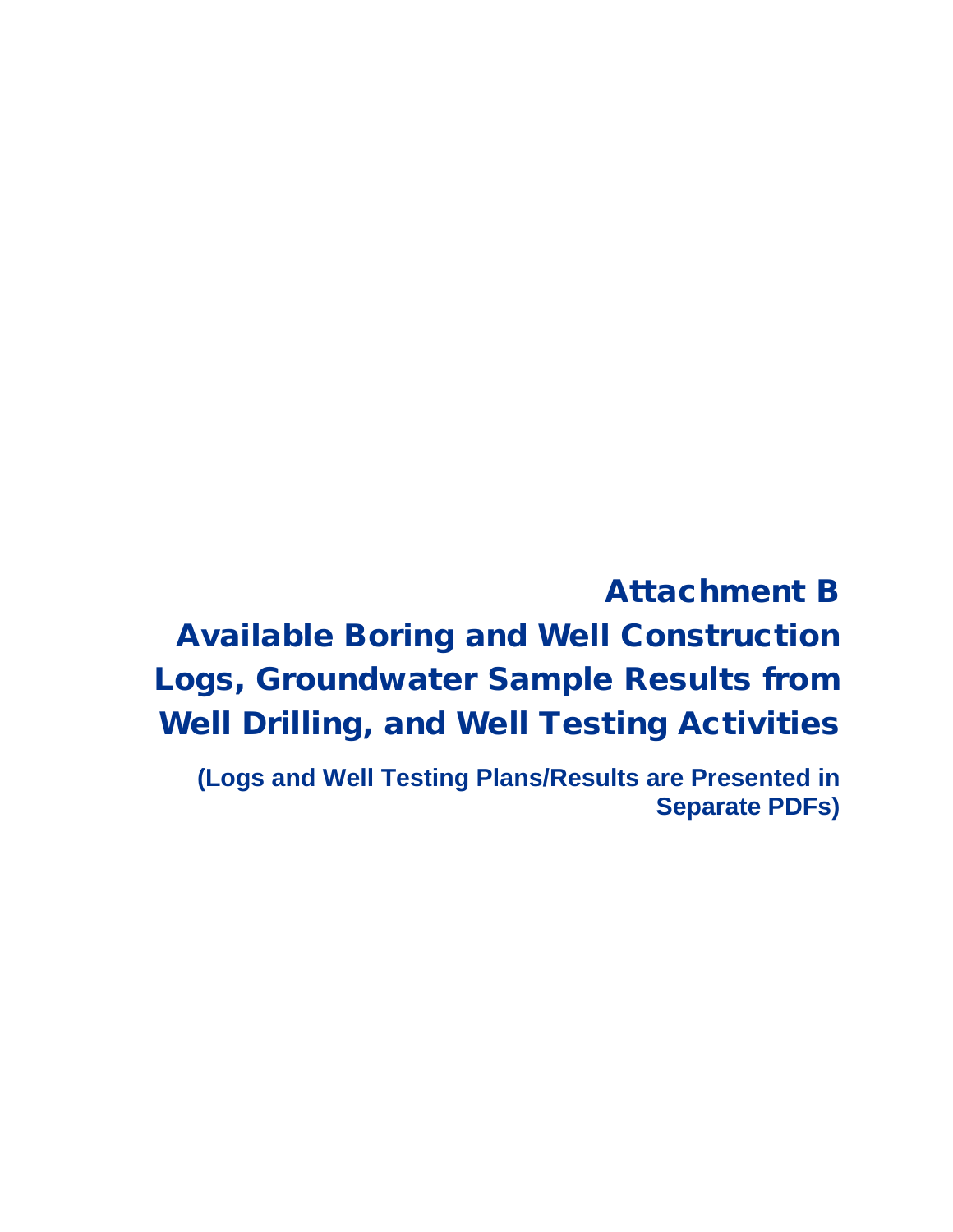

#### **Table B-1. Groundwater Sampling Results**

*April 2020 Monthly Progress Report for the Final Groundwater Remedy Construction and Startup PG&E Topock Compressor Station, Needles, California*

| <b>Location</b>        | <b>Sample ID</b>  | <b>Sample</b><br><b>Date</b> | <b>Sample Depth</b><br><b>Interval</b><br>in feet below<br>ground surface | <b>Total Dissolved</b><br><b>Chromium</b><br><b>Concentration in</b><br>microgram per liter                                                      | <b>Hexavalent</b><br><b>Chromium</b><br><b>Concentration in</b><br>microgram per liter |  |
|------------------------|-------------------|------------------------------|---------------------------------------------------------------------------|--------------------------------------------------------------------------------------------------------------------------------------------------|----------------------------------------------------------------------------------------|--|
| MW-93<br>(former MW-Z) | MW-93-VAS-57-61.1 | 02/06/20                     | Vertical aquifer<br>sample collected at<br>$57 - 61$ feet                 | Not detected below<br>reporting limit of 0.13<br>microgram per liter                                                                             | Not detected below<br>reporting limit of<br>0.033 microgram<br>per liter               |  |
| MW-93<br>(former MW-Z) | MW-93-VAS-42-46.3 | 02/06/20                     | Vertical aquifer<br>sample collected at<br>42 – 46 feet                   | 7.1                                                                                                                                              | 8.5                                                                                    |  |
| MW-93<br>(former MW-Z) | MW-93-VAS-32-37   | 02/06/20                     | Vertical aquifer<br>sample collected at<br>$32 - 37$ feet                 | 4.9                                                                                                                                              | 2.5                                                                                    |  |
| MW-93<br>(former MW-Z) | MW-93-VAS-72-77   | 2/7/2020                     | Vertical aquifer<br>sample collected at<br>$72 - 77$ feet                 | Estimated<br>concentration of 0.161<br>micrograms per liter                                                                                      | Not detected below<br>reporting limit of<br>0.033 microgram<br>per liter               |  |
| MW-93<br>(former MW-Z) | MW-93-VAS-112-117 | 2/8/2020                     | Vertical aquifer<br>sample collected at<br>$112 - 117$ feet               | Estimated<br>concentration of 0.452<br>micrograms per liter                                                                                      | Not detected below<br>reporting limit of<br>0.033 microgram<br>per liter               |  |
| MW-93<br>(former MW-Z) | MW-93-VAS-142-147 | 2/8/2020                     | Vertical aquifer<br>sample collected at<br>$142 - 147$ feet               | Estimated<br>concentration of 0.254<br>micrograms per liter                                                                                      | Not detected below<br>reporting limit of<br>0.17 microgram per<br>liter                |  |
| MW-93<br>(former MW-Z) | MW-93-VAS-152-157 | 2/9/2020                     | Vertical aquifer<br>sample collected at<br>$152 - 157$ feet               | Estimated<br>concentration of 0.198<br>micrograms per liter                                                                                      | Not detected below<br>reporting limit of<br>0.17 microgram per<br>liter                |  |
| MW-93<br>(former MW-Z) | MW-93-VAS-172-177 | 2/10/2020                    | Vertical aquifer<br>sample collected at<br>$172 - 177$ feet               | Estimated<br>concentration of 0.241<br>micrograms per                                                                                            | Not detected below<br>reporting limit of<br>0.17 microgram per<br>liter                |  |
| MW-93<br>(former MW-Z) | MW-93-VAS-192-197 | 2/10/2020                    | Vertical aquifer<br>sample collected at<br>192 - 197 feet                 | Not detected below<br>reporting limit of 0.13<br>microgram per liter                                                                             | Not detected below<br>reporting limit of<br>0.033 microgram<br>per liter               |  |
| MW-93<br>(former MW-Z) | MW-93-VAS-212-217 | 2/11/2020                    | Vertical aquifer<br>sample collected at<br>212 - 217 feet                 | Estimated<br>concentration of 0.412<br>micrograms per liter                                                                                      | Not detected below<br>reporting limit of<br>0.17 microgram per<br>liter                |  |
| MW-95<br>(former MW-V) | MW-95-VAS-122-127 | 03/10/20                     | Vertical aquifer<br>sample collected at<br>$122 - 127$ feet               | Estimated<br>concentration of<br>0.855 micrograms per<br>liter                                                                                   | 0.87                                                                                   |  |
| MW-95<br>(former MW-V) | MW-95-VAS-97-102  | 03/10/20                     | Vertical aquifer<br>sample collected at<br>$97 - 102$ feet                | Estimated<br>concentration of 0.44<br>micrograms per liter                                                                                       | 0.79                                                                                   |  |
| MW-95<br>(former MW-V) | MW-95-VAS-152-157 | 03/12/20                     | Vertical aquifer<br>sample collected at<br>$152 - 157$ feet               | Not detected below<br>Not detected below<br>reporting limit of 0.13<br>reporting limit of<br>microgram per liter<br>0.033 microgram per<br>liter |                                                                                        |  |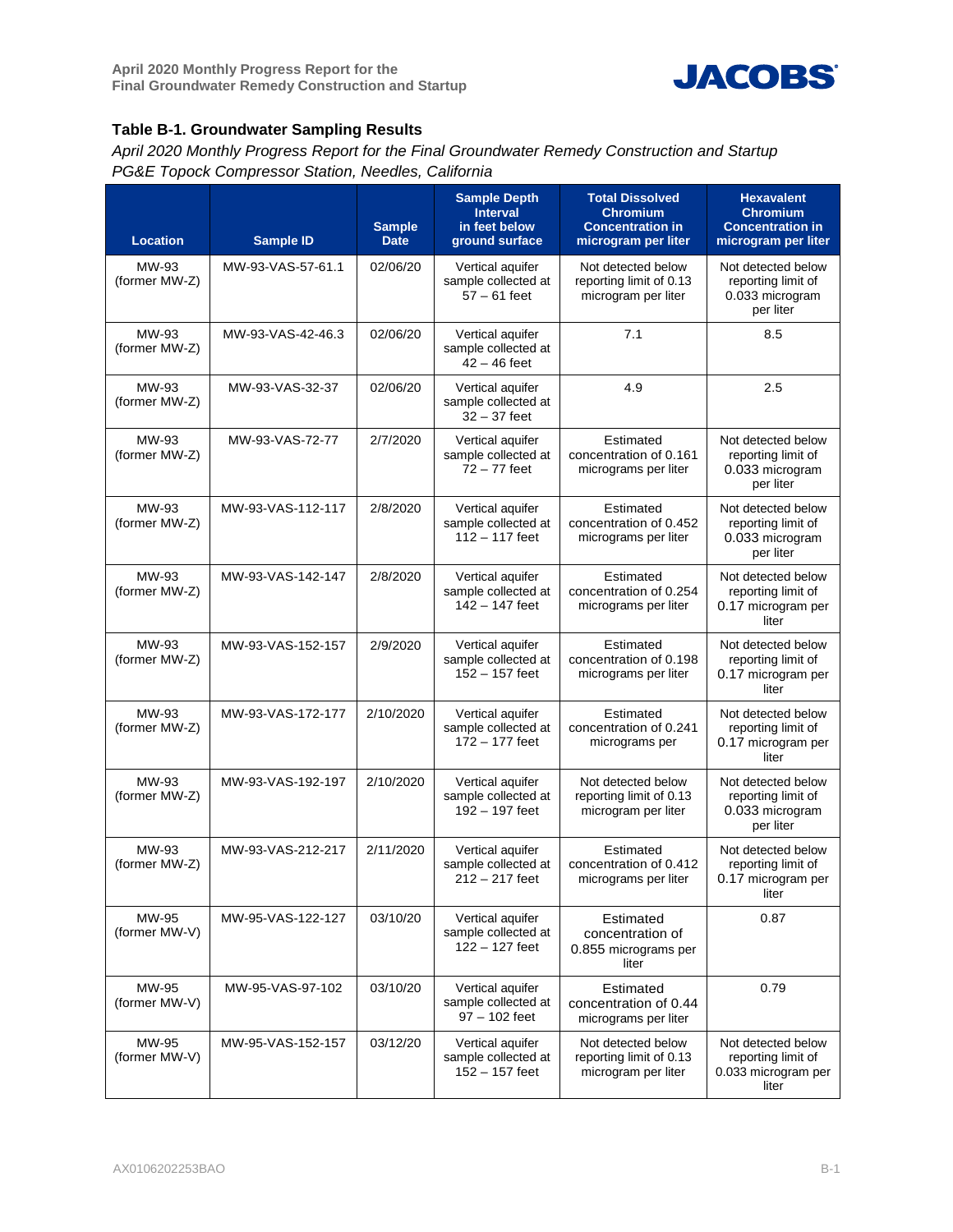| <b>Location</b>        | <b>Sample ID</b>  | <b>Sample</b><br><b>Date</b> | <b>Sample Depth</b><br><b>Interval</b><br>in feet below<br>ground surface | <b>Total Dissolved</b><br><b>Chromium</b><br><b>Concentration in</b><br>microgram per liter | <b>Hexavalent</b><br><b>Chromium</b><br><b>Concentration in</b><br>microgram per liter |
|------------------------|-------------------|------------------------------|---------------------------------------------------------------------------|---------------------------------------------------------------------------------------------|----------------------------------------------------------------------------------------|
| MW-95<br>(former MW-V) | MW-95-VAS-182-187 | 03/20/20                     | Vertical aquifer<br>sample collected at<br>182 - 187 feet                 | Not detected below<br>reporting limit of 0.13<br>microgram per liter                        | Not detected below<br>reporting limit of 0.17<br>microgram per liter                   |
| <b>IRZ-27</b>          | IRZ-27-67-030720  | 03/07/20                     | 2300<br>Sample collected<br>from well<br>development                      |                                                                                             | 2300                                                                                   |
| <b>IRZ-27</b>          | IRZ-27-100-030720 | 03/07/20                     | Sample collected<br>from well<br>development                              | 490                                                                                         | 510                                                                                    |
| <b>IRZ-27</b>          | IRZ-27-134-030320 | 03/03/20                     | Sample collected<br>from well<br>development                              | 5500                                                                                        | 5400                                                                                   |
| <b>IRZ-29</b>          | IRZ-29-77-032820  | 03/28/20                     | Sample collected<br>from well<br>development                              | 1700                                                                                        | 1600                                                                                   |
| <b>IRZ-29</b>          | IRZ-29-121-032820 | 03/28/20                     | Sample collected<br>from well<br>development                              | 2500                                                                                        | 2500                                                                                   |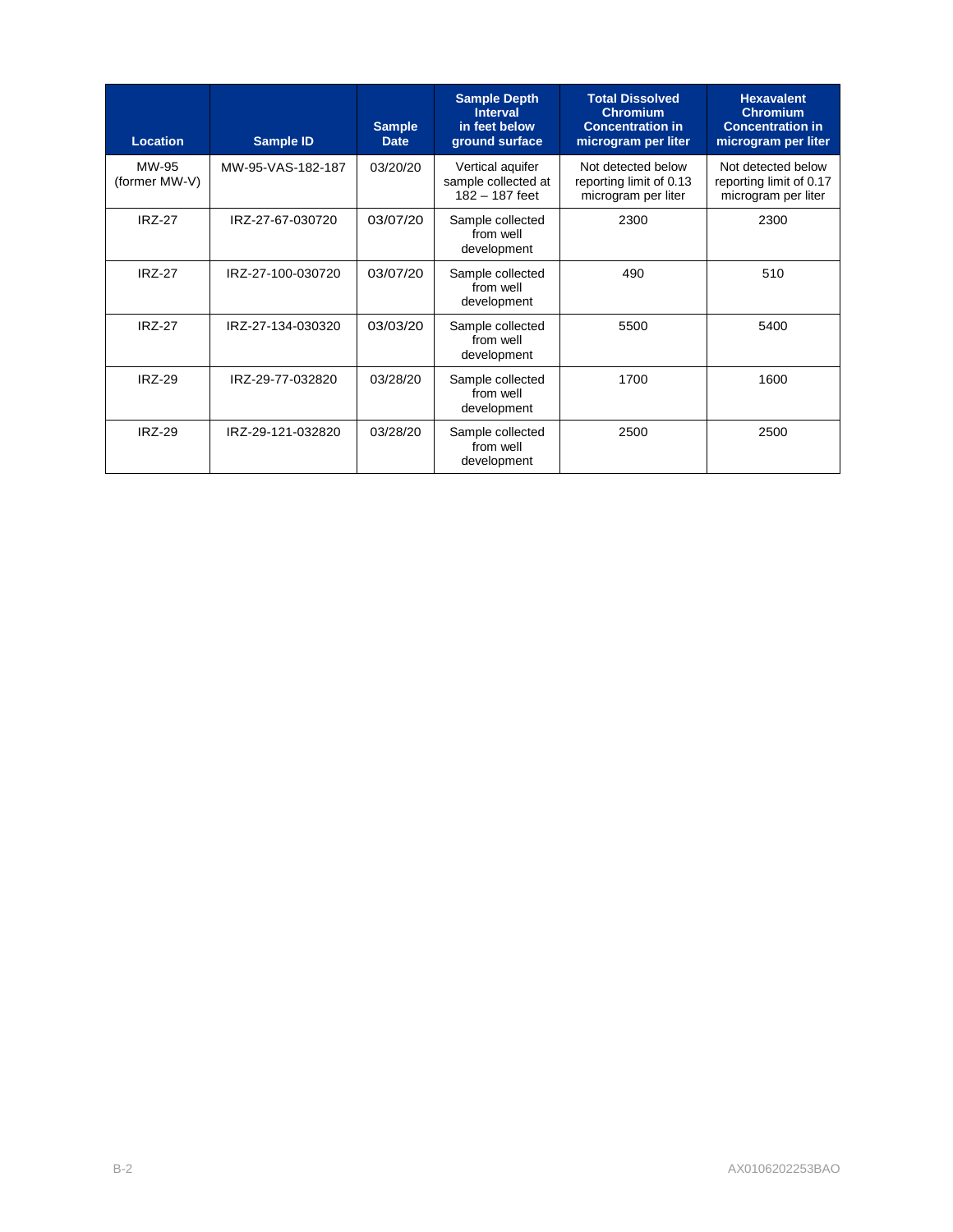# Attachment C Soil Sampling Locations and Available Soil Analytical Results

**(Soil Data Presented in Excel File)**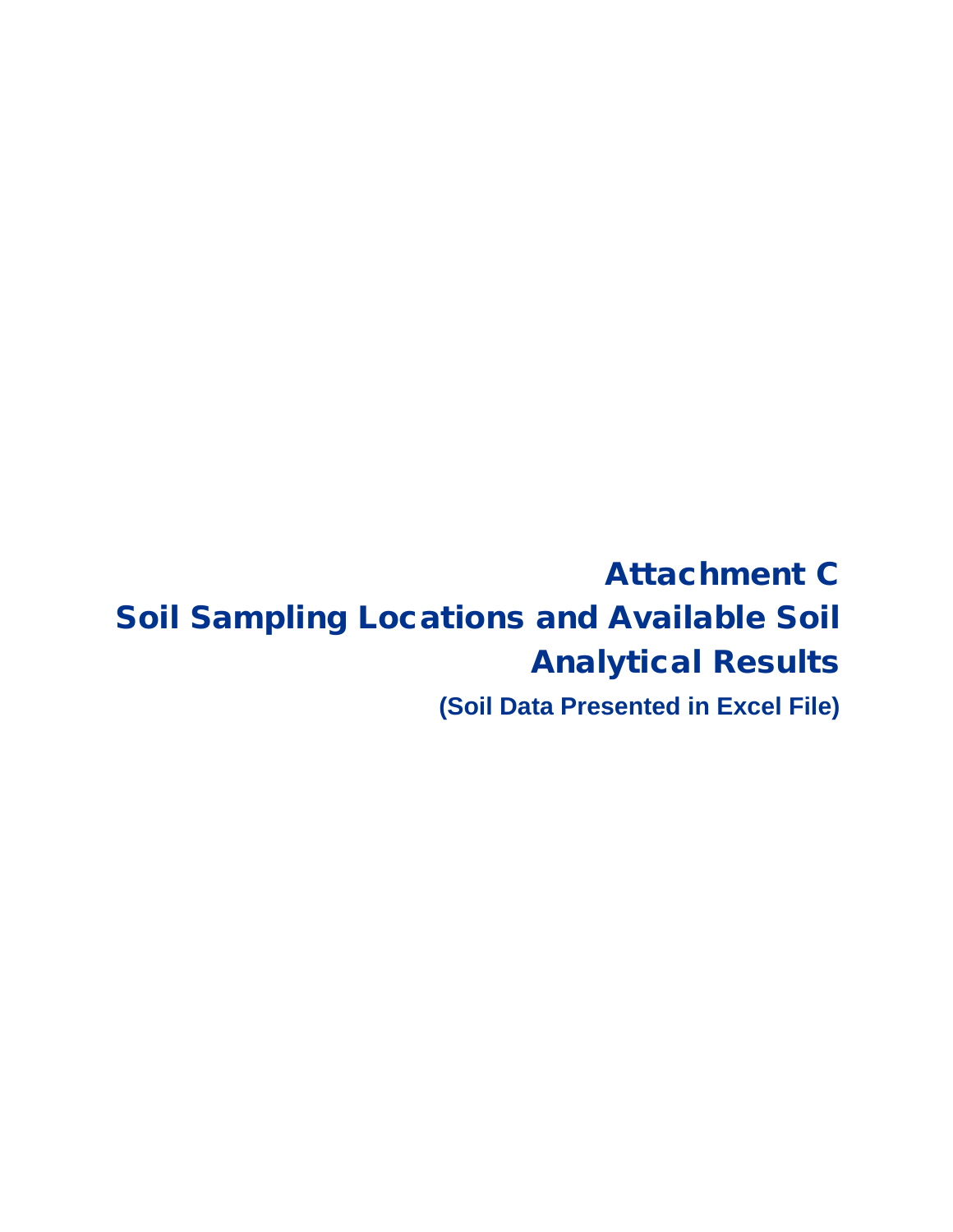



**Baseline and Opportunistic Soil Sampling** Locations Monthly Progress Report Groundwater Remedy Phase 1 Construction PG&E Topock Compressor Station, Needles, California

VBROOKSIDEFILESVGIS\_SHAREVENBGV00\_PROJIPIPGEVTOPOCKWAPFILESV2020ICMSVSOILSAMPLELOCATIONS\_ALL\_03\_MARCH2020.MXD SSCOPES 4/8/2020 10:41:02 AM

600

**JACOBS**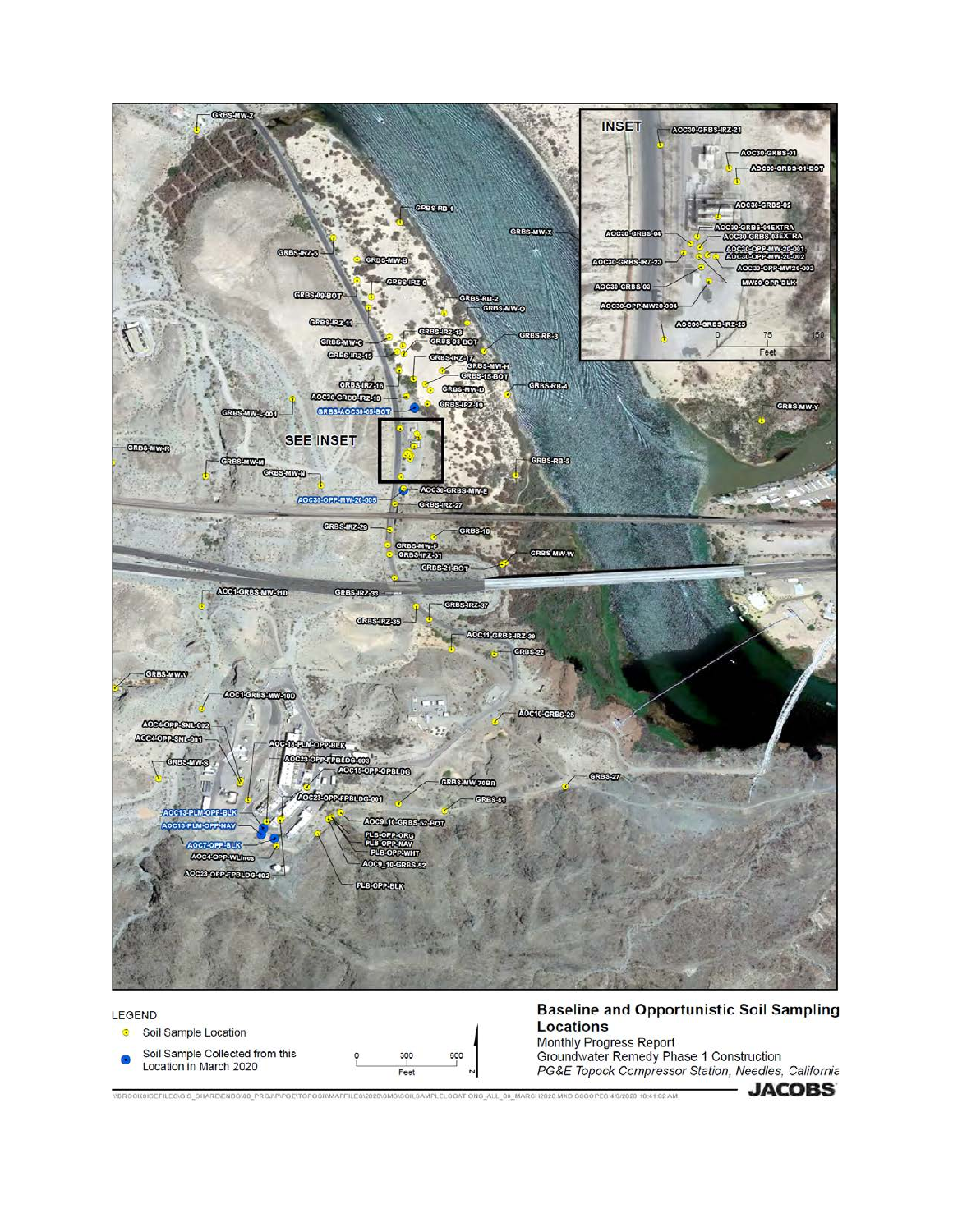Attachment G Six-Week Look-Ahead Schedule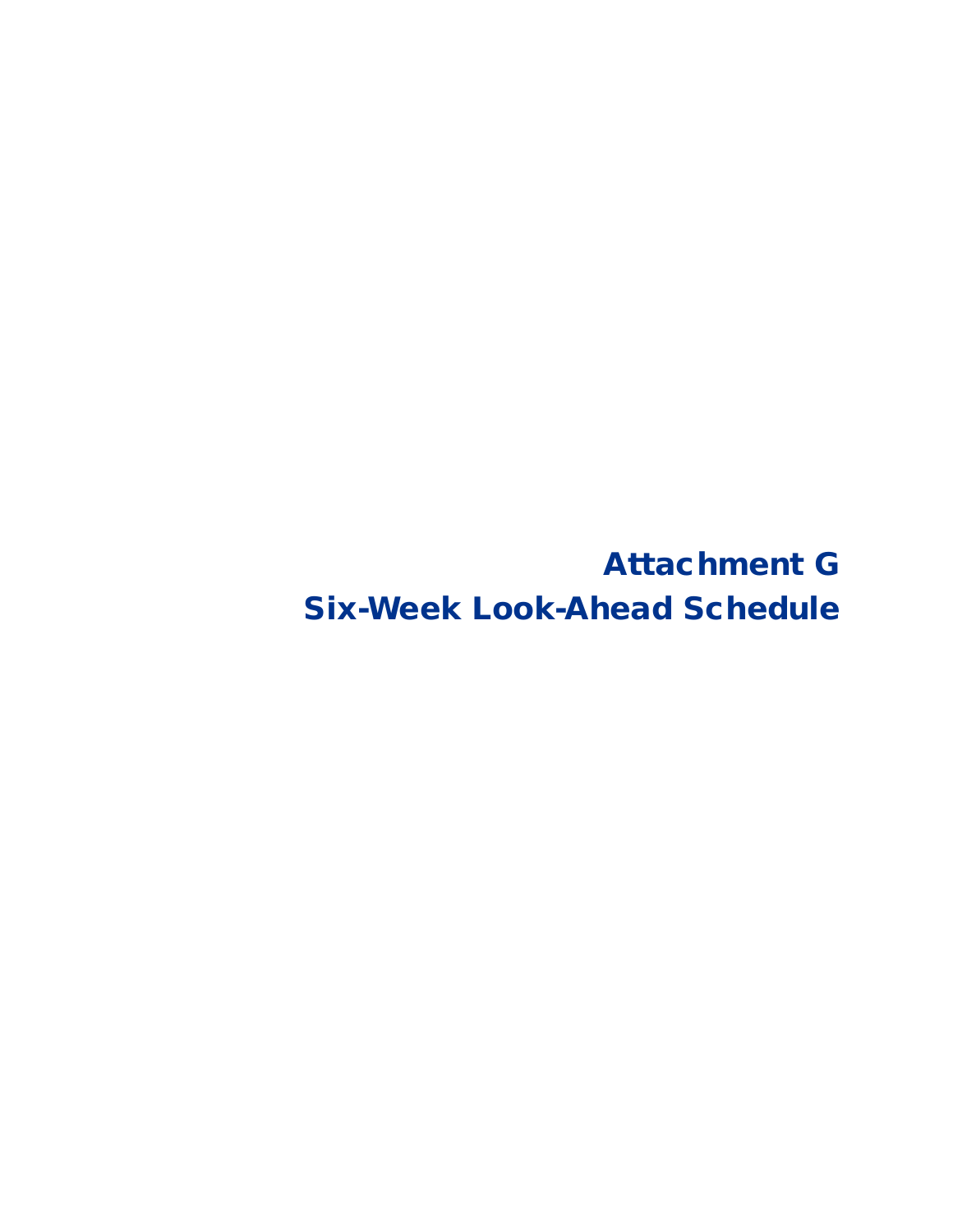#### **Six-Week Look-Ahead Schedule**

*PG&E Topock Compressor Station Final Groundwater Remedy*

*All Tasks Shown On/After 5/11/2020 Tentative - Pending Unconfirmed Contractor Mobilization Schedules*

| <b>Activity</b>                                            | <b>Sunday</b> | <b>Monday</b>                                              | <b>Tuesday</b>                                                                                                                                                                                                                                                                  | Wednesday                                                                 | <b>Thursday</b>                                                           | Friday                                                                    | <b>Saturday</b> |
|------------------------------------------------------------|---------------|------------------------------------------------------------|---------------------------------------------------------------------------------------------------------------------------------------------------------------------------------------------------------------------------------------------------------------------------------|---------------------------------------------------------------------------|---------------------------------------------------------------------------|---------------------------------------------------------------------------|-----------------|
| <b>Primary Planned Activities</b>                          | 5/10/2020     | 5/11/2020                                                  | 5/12/2020                                                                                                                                                                                                                                                                       | 5/13/2020                                                                 | 5/14/2020                                                                 | 5/15/2020                                                                 | 5/16/2020       |
| Start Time (PST)                                           | No Work       | 9:00 AM                                                    | 7:00 AM                                                                                                                                                                                                                                                                         | 7:00 AM                                                                   | 7:00 AM                                                                   | 7:00 AM                                                                   | 7:45 AM         |
| Pipeline C Installation<br>$F5*$                           | No Work       | Re-mobilization & site setup @<br>Pipeline C6              | Re-mobilization, site setup, land<br>survey @ Pipeline C6                                                                                                                                                                                                                       | Re-mobilization & Pipeline<br>installation @ C6                           | Re-mobilization & Pipeline<br>installation @ C6                           | Re-mobilization & Pipeline<br>installation @ C6                           | No Work         |
| Pipeline C Jack and Bore<br>F5*                            | No Work       | No Work                                                    | No Work                                                                                                                                                                                                                                                                         | No Work                                                                   | No Work                                                                   | No Work                                                                   | No Work         |
| <b>TCS Approach Pipeline Installation</b><br>F5*, G5*, G6* | No Work       | No Work                                                    | No Work                                                                                                                                                                                                                                                                         | No Work                                                                   | No Work                                                                   | No Work                                                                   | No Work         |
| TCS Facilities Construction G5*                            | No Work       | No Work                                                    | No Work                                                                                                                                                                                                                                                                         | No Work                                                                   | No Work                                                                   | No Work                                                                   | No Work         |
| MW-20 Bench Facility Construction<br>E5*, F5*              | No Work       | No Work                                                    | No Work                                                                                                                                                                                                                                                                         | No Work                                                                   | No Work                                                                   | No Work                                                                   | No Work         |
| Well Installation                                          | No Work       | No Work                                                    | No Work                                                                                                                                                                                                                                                                         | No Work                                                                   | No Work                                                                   | No Work                                                                   | No Work         |
| Well Development                                           | No Work       | No Work                                                    | No Work                                                                                                                                                                                                                                                                         | No Work                                                                   | No Work                                                                   | No Work                                                                   | No Work         |
| Well Testing                                               | No Work       | Re-mobilization, IRZ-29 (F5*)                              | IRZ-29 (F5*)                                                                                                                                                                                                                                                                    | IRZ-29 (F5*)                                                              | IRZ-29 (F5*)                                                              | IRZ-29 (F5*)                                                              | No Work         |
| IM-3 Outage                                                | No Work       | Outage                                                     | Outage                                                                                                                                                                                                                                                                          | Outage                                                                    | Outage                                                                    | Outage                                                                    |                 |
| <b>Primary Planned Activities</b>                          | 5/17/2020     | 5/18/2020                                                  | 5/19/2020                                                                                                                                                                                                                                                                       | 5/20/2020                                                                 | 5/21/2020                                                                 | 5/22/2020                                                                 | 5/23/2020       |
| Start Time (PST)                                           | No Work       | 7:00 AM                                                    | 7:00 AM                                                                                                                                                                                                                                                                         | 7:00 AM                                                                   | 7:00 AM                                                                   | 7:00 AM                                                                   | 7:45 AM         |
| Pipeline C Installation<br>F5*                             | No Work       | Pipeline Install @ C6                                      | Pipeline Install @ C6                                                                                                                                                                                                                                                           | Pipeline Install @ C6                                                     | Pipeline Install @ C6                                                     | Pipeline Install @ C6                                                     | No Work         |
| Pipeline C Jack and Bore<br>$F5*$                          | No Work       | No Work                                                    | No Work                                                                                                                                                                                                                                                                         | No Work                                                                   | No Work                                                                   | No Work                                                                   | No Work         |
| <b>TCS Approach Pipeline Installation</b><br>F5*, G5*, G6* | No Work       | No Work                                                    | No Work                                                                                                                                                                                                                                                                         | No Work                                                                   | No Work                                                                   | No Work                                                                   | No Work         |
| TCS Facilities Construction G5*                            | No Work       | No Work                                                    | No Work                                                                                                                                                                                                                                                                         | No Work                                                                   | No Work                                                                   | No Work                                                                   | No Work         |
| MW-20 Bench Facility Construction<br>E5*, F5*              | No Work       | amendment storage tank<br>foundation & piping construction | Tentative: Re-mobilization/ Carbon Tentative: Re-mobilization/ Carbon Tentative: Re-mobilization/ Carbon Tentative: Re-mobilization/ Carbon Tentative: Re-mobilization/ Carbon Tentative: Re-mobilization/ Carbon<br>amendment storage tank<br>foundation & piping construction | amendment storage tank<br>foundation & piping construction                | amendment storage tank<br>foundation & piping construction                | amendment storage tank<br>foundation & piping construction                | No Work         |
| Well Installation                                          | No Work       | No Work                                                    | No Work                                                                                                                                                                                                                                                                         | No Work                                                                   | No Work                                                                   | No Work                                                                   | No Work         |
| Well Development                                           | No Work       | No Work                                                    | No Work                                                                                                                                                                                                                                                                         | No Work                                                                   | No Work                                                                   | IRZ-33 (F5*)                                                              | No Work         |
| Well Testing                                               | No Work       | IRZ-29 (F5*)                                               | IRZ-31 (F5*)                                                                                                                                                                                                                                                                    | IRZ-31 (F5*)                                                              | IRZ-31 (F5*)                                                              | No Work                                                                   | No Work         |
| <b>Primary Planned Activities</b>                          | 5/24/2020     | 5/25/2020                                                  | 5/26/2020                                                                                                                                                                                                                                                                       | 5/27/2020                                                                 | 5/28/2020                                                                 | 5/29/2020                                                                 | 5/30/2020       |
| Start Time (PST)                                           | No Work       | No Work                                                    | 7:00 AM                                                                                                                                                                                                                                                                         | 7:00 AM                                                                   | 7:00 AM                                                                   | 7:00 AM                                                                   | 7:45 AM         |
| Pipeline C Installation<br>F5*                             | No Work       | No Work                                                    | Pipeline Install @ C6                                                                                                                                                                                                                                                           | Pipeline Install @ C6                                                     | Pipeline Install @ C6                                                     | Pipeline Install @ C6                                                     | No Work         |
| Pipeline C Jack and Bore<br>F5*                            | No Work       | No Work                                                    | No Work                                                                                                                                                                                                                                                                         | No Work                                                                   | No Work                                                                   | No Work                                                                   | No Work         |
| <b>TCS Approach Pipeline Installation</b><br>F5*, G5*, G6* | No Work       | No Work                                                    | No Work                                                                                                                                                                                                                                                                         | No Work                                                                   | No Work                                                                   | No Work                                                                   | No Work         |
| TCS Facilities Construction G5*                            | No Work       | No Work                                                    | No Work                                                                                                                                                                                                                                                                         | No Work                                                                   | No Work                                                                   | No Work                                                                   | No Work         |
| MW-20 Bench Facility Construction<br>E5*, F5*              | No Work       | No Work                                                    | Carbon amendment storage tank<br>piping and unloading pad<br>construction                                                                                                                                                                                                       | Carbon amendment storage tank<br>piping and unloading pad<br>construction | Carbon amendment storage tank<br>piping and unloading pad<br>construction | Carbon amendment storage tank<br>piping and unloading pad<br>construction | No Work         |
| Well Installation                                          | No Work       | No Work                                                    | No Work                                                                                                                                                                                                                                                                         | No Work                                                                   | No Work                                                                   | No Work                                                                   | No Work         |
| <b>Well Development</b>                                    | No Work       | No Work                                                    | IRZ-33 (F5*)                                                                                                                                                                                                                                                                    | IRZ-35 (F5*)                                                              | IRZ-35 (F5*)                                                              | MW-Z (D5*)                                                                | No Work         |
| <b>Well Testing</b>                                        | No Work       | No Work                                                    | No Work                                                                                                                                                                                                                                                                         | No Work                                                                   | No Work                                                                   | No Work                                                                   | No Work         |
| <b>Primary Planned Activities</b>                          | 5/31/2020     | 6/1/2020                                                   | 6/2/2020                                                                                                                                                                                                                                                                        | 6/3/2020                                                                  | 6/4/2020                                                                  | 6/5/2020                                                                  | 6/6/2020        |
| Start Time (PST)                                           | No Work       | 7:00 AM                                                    | 7:00 AM                                                                                                                                                                                                                                                                         | 7:00 AM                                                                   | 7:00 AM                                                                   | 7:00 AM                                                                   | 7:45 AM         |
| Pipeline C Installation<br>F5*                             | No Work       | Pipeline Install @ C6                                      | Pipeline Install @ C6                                                                                                                                                                                                                                                           | Pipeline Install @ C6                                                     | Pipeline Install @ C6                                                     | Pipeline Install @ C6                                                     | No Work         |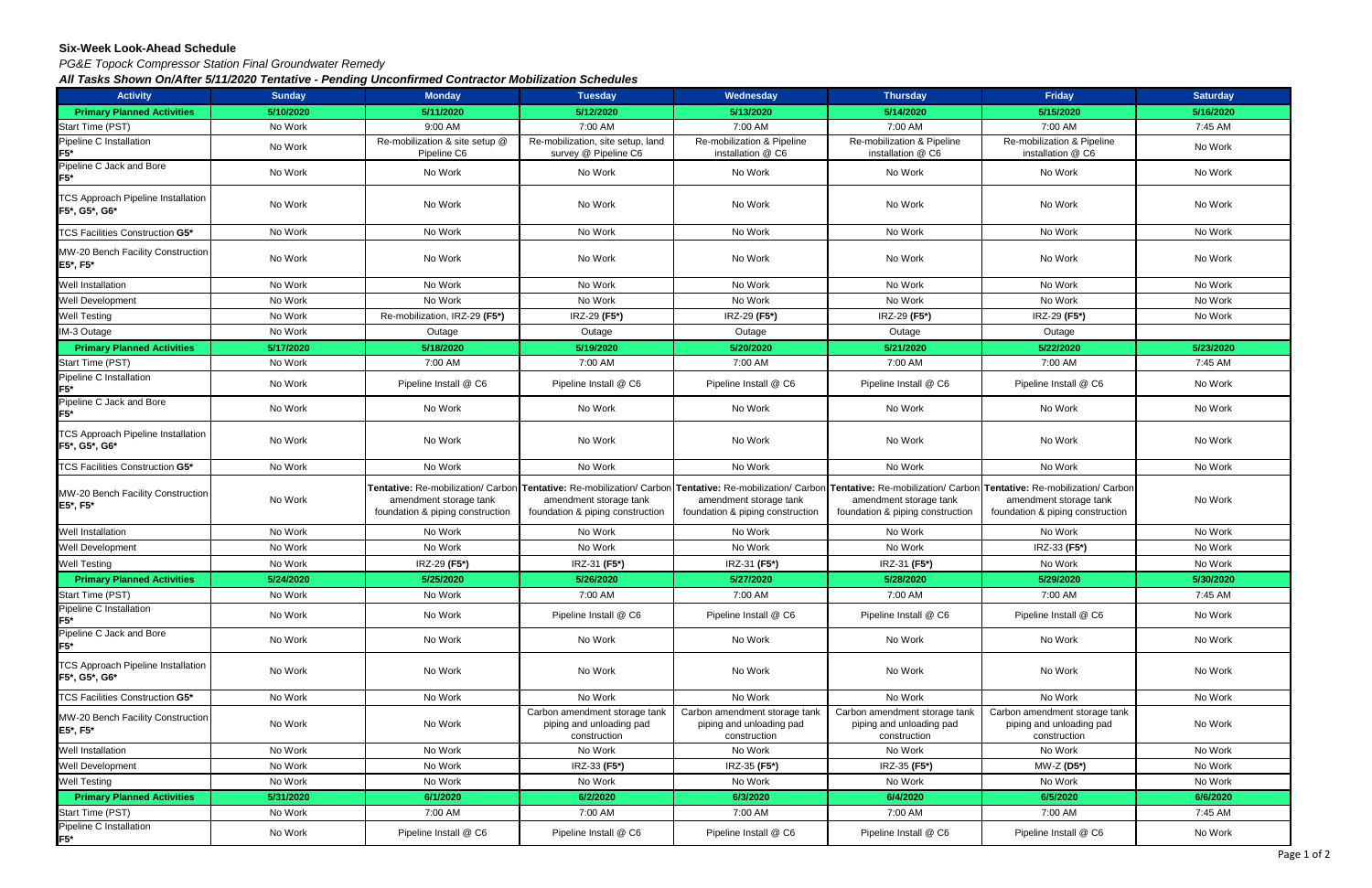#### **Six-Week Look-Ahead Schedule**

*PG&E Topock Compressor Station Final Groundwater Remedy*

*All Tasks Shown On/After 5/11/2020 Tentative - Pending Unconfirmed Contractor Mobilization Schedules*

| <b>Activity</b>                                            | <b>Sunday</b> | <b>Monday</b>                                                             | <b>Tuesday</b>                                                                                                                  | Wednesday                                                                                       | <b>Thursday</b>                                                                                 | Friday                                                                                          | <b>Saturday</b> |
|------------------------------------------------------------|---------------|---------------------------------------------------------------------------|---------------------------------------------------------------------------------------------------------------------------------|-------------------------------------------------------------------------------------------------|-------------------------------------------------------------------------------------------------|-------------------------------------------------------------------------------------------------|-----------------|
| Pipeline C Jack and Bore<br>F5*                            | No Work       | No Work                                                                   | No Work                                                                                                                         | No Work                                                                                         | No Work                                                                                         | No Work                                                                                         | No Work         |
| <b>TCS Approach Pipeline Installation</b><br>F5*, G5*, G6* | No Work       | No Work                                                                   | No Work                                                                                                                         | No Work                                                                                         | No Work                                                                                         | No Work                                                                                         | No Work         |
| TCS Facilities Construction G5*                            | No Work       | Tentative: Re-mobilization, Tank<br>Farm Excavation & Grading             | Tentative: Re-mobilization, Tank<br>Farm Excavation & Grading                                                                   | Tentative: Re-mobilization, Tank<br>Farm Excavation & grading,<br>Potholing and Utility Surveys | Tentative: Re-mobilization, Tank<br>Farm Excavation & grading,<br>Potholing and Utility Surveys | Tentative: Re-mobilization, Tank<br>Farm Excavation & grading,<br>Potholing and Utility Surveys | No Work         |
| MW-20 Bench Facility Construction<br>E5*, F5*              | No Work       | Carbon amendment storage tank<br>piping and unloading pad<br>construction | Carbon amendment storage tank<br>piping and unloading pad<br>construction                                                       | Carbon amendment storage tank<br>piping and unloading pad<br>construction                       | Carbon amendment storage tank<br>piping and unloading pad<br>construction                       | Carbon amendment storage tank<br>piping and unloading pad<br>construction                       | No Work         |
| Well Installation                                          | No Work       | No Work                                                                   | No Work                                                                                                                         | No Work                                                                                         | No Work                                                                                         | No Work                                                                                         | No Work         |
| Well Development                                           | No Work       | MW-Z (D5*)                                                                | MW-Z (D5*)                                                                                                                      | MW-V (D5*)                                                                                      | MW-V (D5*)                                                                                      | MW-V (D5*)                                                                                      | No Work         |
| <b>Well Testing</b>                                        | No Work       | No Work                                                                   | No Work                                                                                                                         | No Work                                                                                         | No Work                                                                                         | No Work                                                                                         | No Work         |
| <b>Primary Planned Activities</b>                          | 6/7/2020      | 6/8/2020                                                                  | 6/9/2020                                                                                                                        | 6/10/2020                                                                                       | 6/11/2020                                                                                       | 6/12/2020                                                                                       | 6/13/2020       |
| Start Time (PST)                                           | No Work       | 7:00 AM                                                                   | 7:00 AM                                                                                                                         | 7:00 AM                                                                                         | 7:00 AM                                                                                         | 7:00 AM                                                                                         | 7:45 AM         |
| Pipeline C Installation<br>$F5*$                           | No Work       | Pipeline Install @ C6                                                     | Pipeline Install @ C6                                                                                                           | Pipeline Install @ C6                                                                           | Pipeline Install @ C6                                                                           | Pipeline Install @ C6                                                                           | No Work         |
| Pipeline C Jack and Bore<br>F5*                            | No Work       | No Work                                                                   | No Work                                                                                                                         | No Work                                                                                         | No Work                                                                                         | No Work                                                                                         | No Work         |
| <b>TCS Approach Pipeline Installation</b><br>F5*, G5*, G6* | No Work       | No Work                                                                   | No Work                                                                                                                         | No Work                                                                                         | No Work                                                                                         | No Work                                                                                         | No Work         |
| TCS Facilities Construction <b>G5*</b>                     | No Work       | Tank Farm Excavation & Grading,<br>Asphalt sawcut & removal               | Tank Farm Excavation & Grading,<br>Asphalt sawcut & removal                                                                     | Tank Farm Excvation & grading<br>Excavation for FW & FPW<br>Connection                          | Tank Farm Excvation & grading,<br>Excavation for FW & FPW<br>Connection                         | Tank Farm Excvation & grading,<br>Excavation for FW & FPW<br>Connection                         | No Work         |
| MW-20 Bench Facility Construction<br>E5*, F5*              | No Work       | Facility structural construction                                          | Facility structural construction                                                                                                | Facility structural construction                                                                | Facility structural construction                                                                | Facility structural construction                                                                | No Work         |
| Well Installation                                          | No Work       | No Work                                                                   | No Work                                                                                                                         | No Work                                                                                         | No Work                                                                                         | No Work                                                                                         | No Work         |
| Well Development                                           | No Work       | Video survey: IRZ-31 (F5*), IRZ-29<br>(F5*)                               | No Work                                                                                                                         | No Work                                                                                         | No Work                                                                                         | No Work                                                                                         | No Work         |
| <b>Well Testing</b>                                        | No Work       | No Work                                                                   | RB-2 (E5*)                                                                                                                      | RB-3 (E5*)                                                                                      | No Work                                                                                         | No Work                                                                                         | No Work         |
| <b>Primary Planned Activities</b>                          | 6/14/2020     | 6/15/2020                                                                 | 6/16/2020                                                                                                                       | 6/17/2020                                                                                       | 6/18/2020                                                                                       | 6/19/2020                                                                                       | 6/20/2020       |
| Start Time (PST)                                           | No Work       | 7:00 AM                                                                   | 7:00 AM                                                                                                                         | 7:00 AM                                                                                         | 7:00 AM                                                                                         | 7:00 AM                                                                                         | 7:45 AM         |
| Pipeline C Installation<br>F5*                             | No Work       | Pipeline Install @ C6                                                     | Pipeline Install @ C6                                                                                                           | Pipeline Install @ C6                                                                           | Pipeline Install @ C6                                                                           | Pipeline Install @ C6                                                                           | No Work         |
| Pipeline C Jack and Bore<br>F5*                            | No Work       | No Work                                                                   | No Work                                                                                                                         | No Work                                                                                         | No Work                                                                                         | No Work                                                                                         | No Work         |
| <b>TCS Approach Pipeline Installation</b><br>F5*, G5*, G6* | No Work       | Pipeline Install Preparation @ F1                                         | Pipeline Install Preparation @ F1                                                                                               | Pipeline Install Preparation @ F1                                                               | Pipeline Install Preparation @ F1                                                               | Pipeline Install Preparation @ F1                                                               | No Work         |
| <b>TCS Facilities Construction G5*</b>                     | No Work       | & FPW Connection                                                          | Excavation & pre-fabrication for FW Excavation & pre-fabrication for FW Excavation & pre-fabrication for FW<br>& FPW Connection | & FPW Connection                                                                                | FW & FPW Connection Installation                                                                | FW & FPW Connection Installation                                                                | No Work         |
| MW-20 Bench Facility Construction<br>E5*, F5*              | No Work       | Facility structural construction                                          | Facility structural construction                                                                                                | Facility structural construction                                                                | Facility structural construction                                                                | Facility structural construction                                                                | No Work         |
| Well Installation                                          | No Work       | Re-mobilization, IRZ-9 (E5*)                                              | IRZ-9 (E5*)                                                                                                                     | IRZ-9 (E5*)                                                                                     | IRZ-9 (E5*)                                                                                     | IRZ-9 (E5*)                                                                                     | No Work         |
| Well Development                                           | No Work       | No Work                                                                   | No Work                                                                                                                         | No Work                                                                                         | No Work                                                                                         | No Work                                                                                         | No Work         |
| <b>Well Testing</b>                                        | No Work       | RB-3 (E5*)                                                                | RB-3 (E5*)                                                                                                                      | RB-3 (E5*)                                                                                      | RB-3 (E5*)                                                                                      | IRZ-31 (F5*)                                                                                    | No Work         |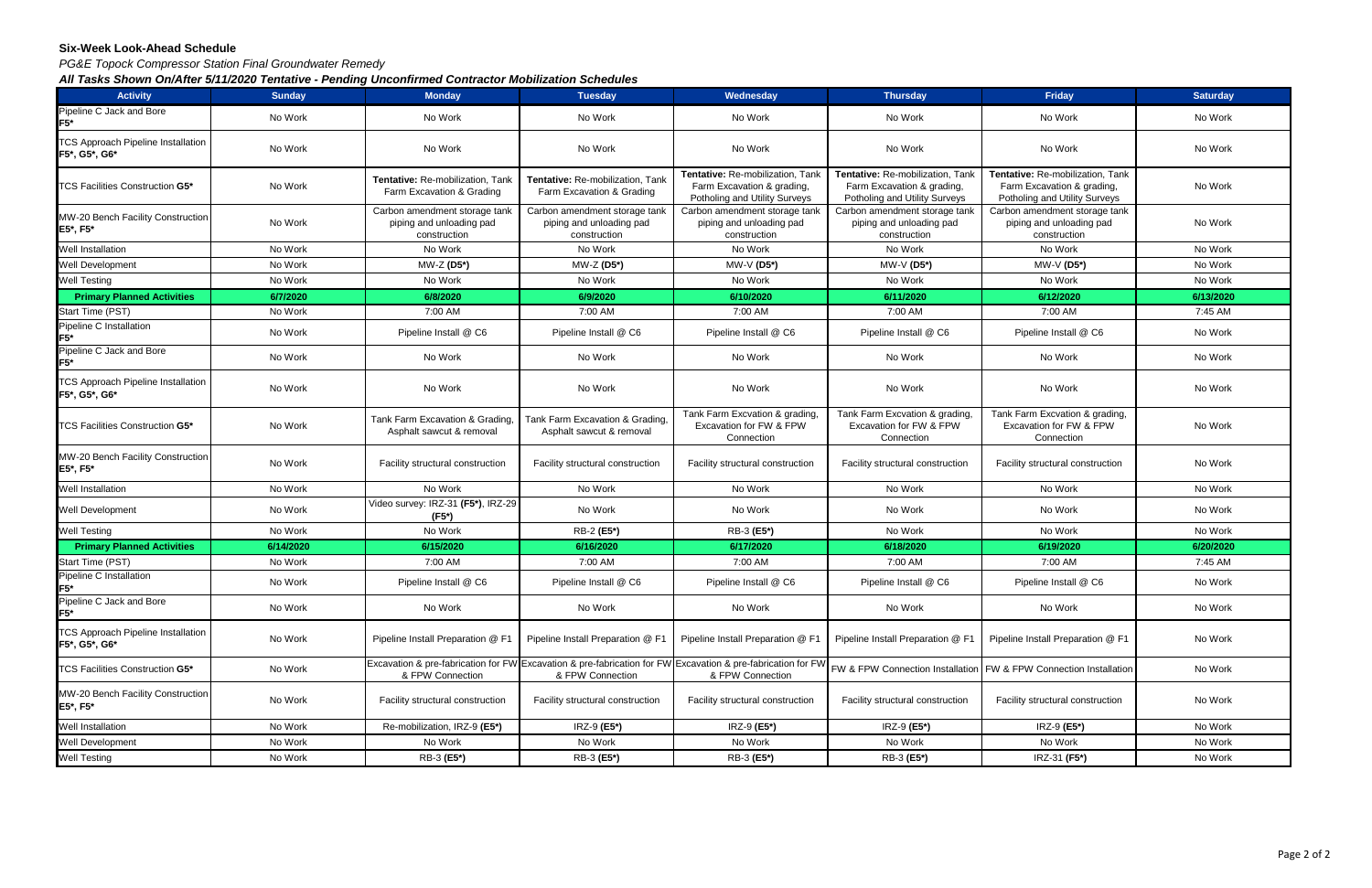Attachment H Validated Groundwater Monitoring Data (DTSC Condition of Approval xi)

**(Data are Presented in a Separate PDF)**